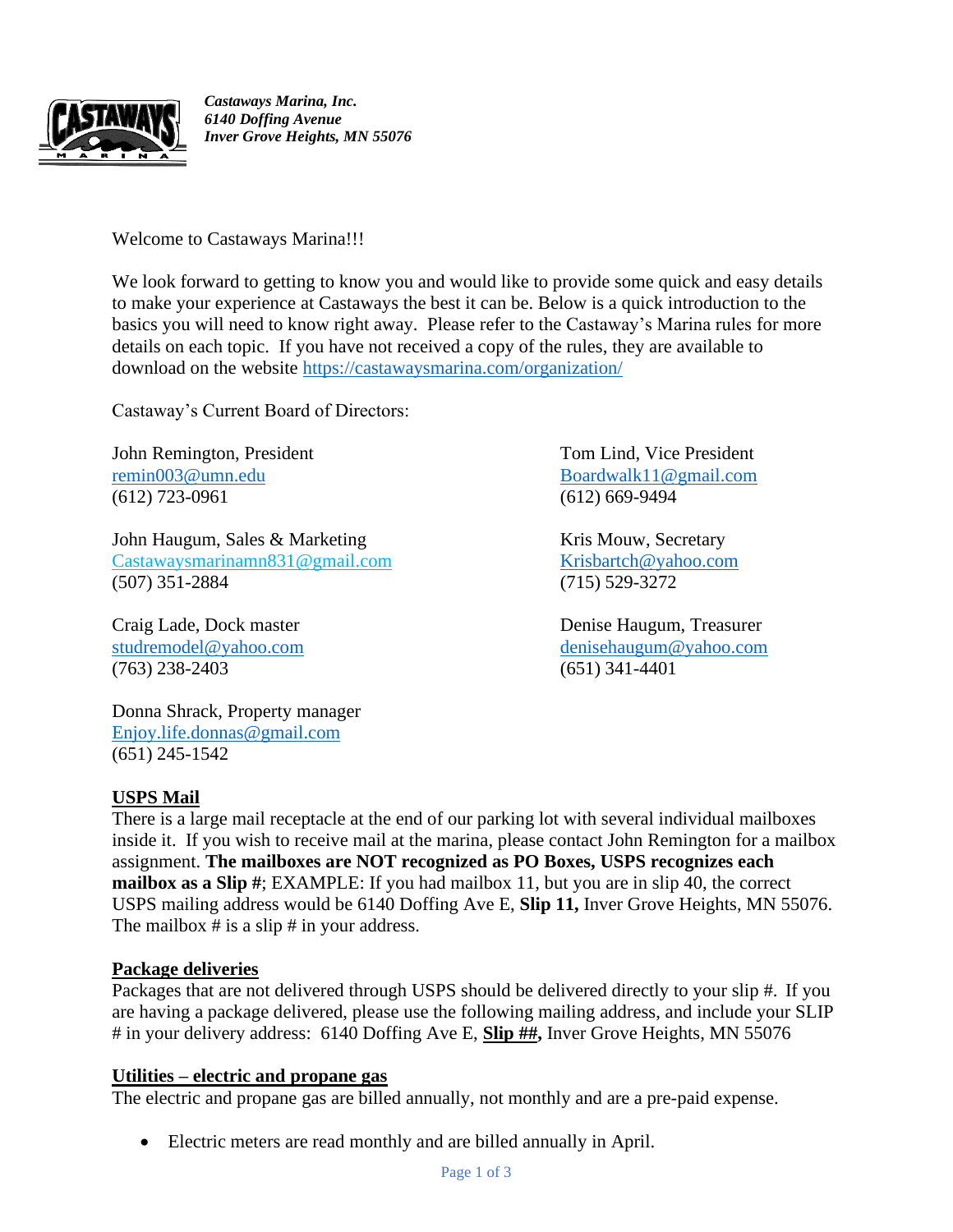• Propane gas is pre-paid in August or September. The marina signs a pre-buy contract with Lakes Gas Co to get a better bulk rate per gallon. In August, you will be asked to estimate your usage for the upcoming winter season. What you don't use will be reimbursed at the end of the season or you will be billed if you use more than the purchased amount. The Treasurer, Denise Haugum can help you determine a usage estimate based on history.

It is difficult to keep a boat heated with electric, but some people do it. Most use propane. You will need specific equipment for propane. That information is available on the website <https://castawaysmarina.com/owners> and outlined in the marina rules. Both documents can be downloaded for your records. Please read on this so you are prepared for the season.

## **Pump Out**

Please contact the Dock Master, Craig Lade for instruction on how to operate pump out services. Winter pump out is discussed at the annual Winter committee meeting which is a mandatory meeting for all liveaboards. Please note: there is a fee for Winter pump out services, see the fee schedule.

## **Internet**

Wi-Fi network = Castaways Marina GEN2  $Password = M1ss1ss1pp1831$ 

#### **Clubhouse**

You will need a key fob assigned to you. There is a \$50 one-time fee for a fob and a \$50 fee to replace if lost.

Storage units are available for rent. Please contact the Sales and Marketing manager, John Haugum for cost and availability.

Bathroom and showers are available on a first come first serve basis. As a courtesy for the next user, please use the cleaning spray and the squeegee after each use.

Laundry is available on a first come first serve basis; \$2.50 to wash and \$2.00 to dry. Treasurer Denise Haugum has \$10 rolls of quarters available to purchase.

If you want to hold a private family gathering in the Clubhouse, please contact the Property Manager, Donna Scott or Vice President, Tom Lind.

Report any issues to the Dock Master, Craig Lade or Vice President Tom Lind.

#### **Dock Safety**

Small children, under the age of six, must wear life vests while on slips and common walkways unless accompanied by an adult.

#### **Pets**

In accordance with the City of Inver Grove Heights regulations, all pets are to be on a leash.